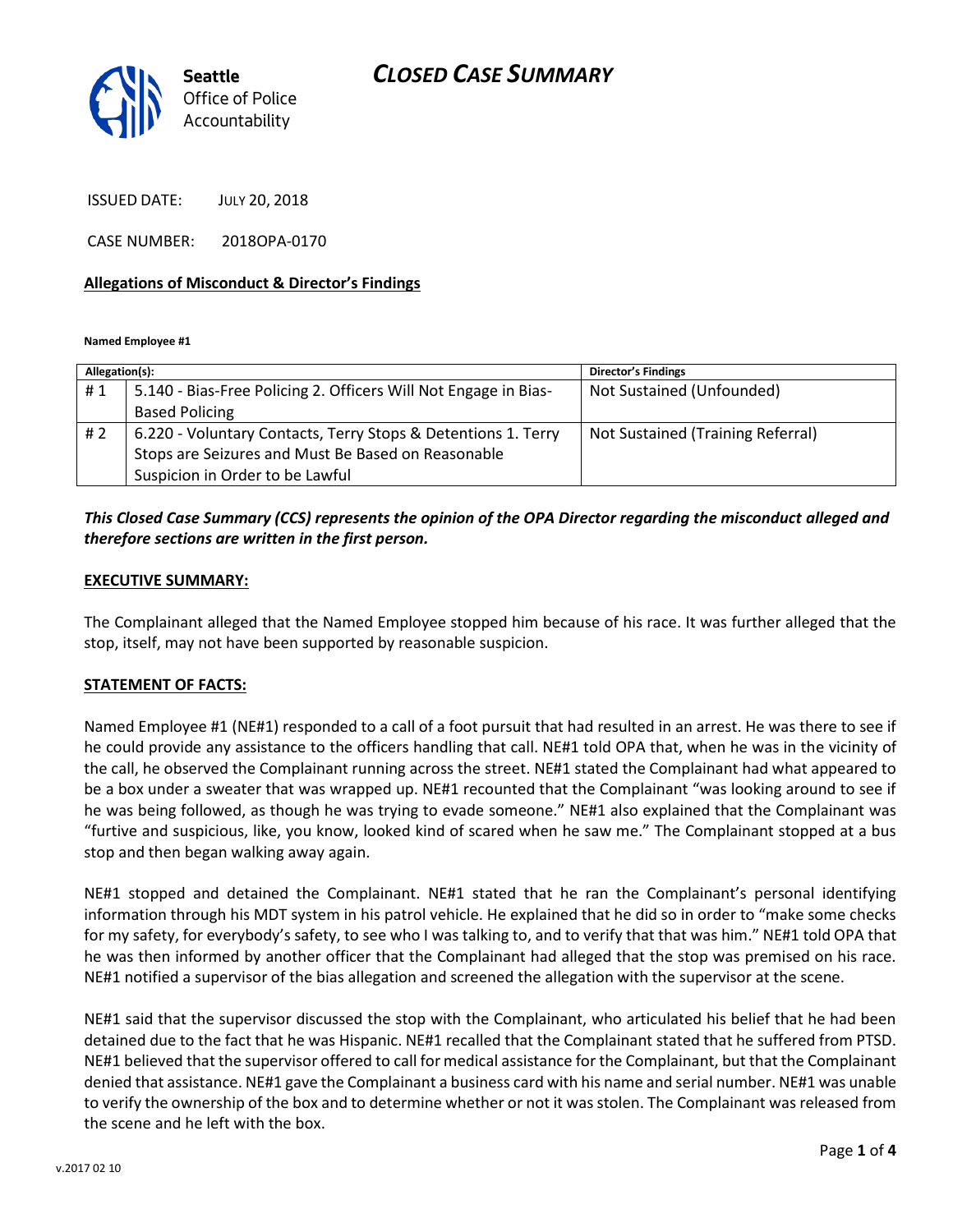

# *CLOSE CASE SUMMARY*

OPA CASE NUMBER: 2018OPA-0170

NE#1 told OPA that the Complainant's race has nothing to do with the stop and that the stop was, instead, premised on NE#1's perceived belief that there was reasonable suspicion based on the Complainant's behavior and demeanor.

With regard to the basis for his reasonable suspicion for the stop and detention, NE#1 provided the following summary at his OPA interview:

> My reasonable suspicion was, probably was, un – unreported, a burglary or a theft. You know, on a daily basis I deal with people, that they call us and say, somebody just, I realized that my whatever item is missing, in the area, so I thought that maybe something just occurred and that's why I was, I put all the – his demeanor, everything, together, and I decided to make contact with him.

The Street Check Form that he completed for this incident set forth the following additional information concerning NE#1's reasonable suspicion:

> The entire time the male was trying to conceal what appeared to be a box wrapped in a sweater. Through my training and experience, I recognized that the male was exhibiting signs of being uncomfortable with my presence in the area. I had reasonable belief that this circumstances were suspicious, and I had a legal and lawful purpose to make contact with the male, since we were in a public area

While NE#1 stated that the location the Complainant was in was a "high crime" area, at the time of the stop, there were no calls of stolen property in the vicinity. Moreover, as established by NE#1's report and OPA interview, he had no knowledge of what the box was or what it contained at the time of the stop.

The detention was recorded on multiple officers' Body Worn Video (BWV). However, the conduct that preceded the stop and which formed, in NE#1's opinion, the basis for the stop, was not recorded on BWV.

#### **ANALYSIS AND CONCLUSIONS:**

### **Named Employee #1 - Allegation #1** *5.140 - Bias-Free Policing 2. Officers Will Not Engage in Bias-Based Policing*

SPD policy prohibits biased policing, which it defines as "the different treatment of any person by officers motivated by any characteristic of protected classes under state, federal, and local laws as well other discernible personal characteristics of an individual." (SPD Policy 5.140.) This includes different treatment based on the race of the subject. (*See id*.)

As discussed above, the Complainant alleged that he was stopped and detained based on his race. NE#1 denied that this was the basis for the stop and, instead, contended that the stop was made because he had reasonable suspicion to believe that the Complainant was involved or had been involved in criminal activity.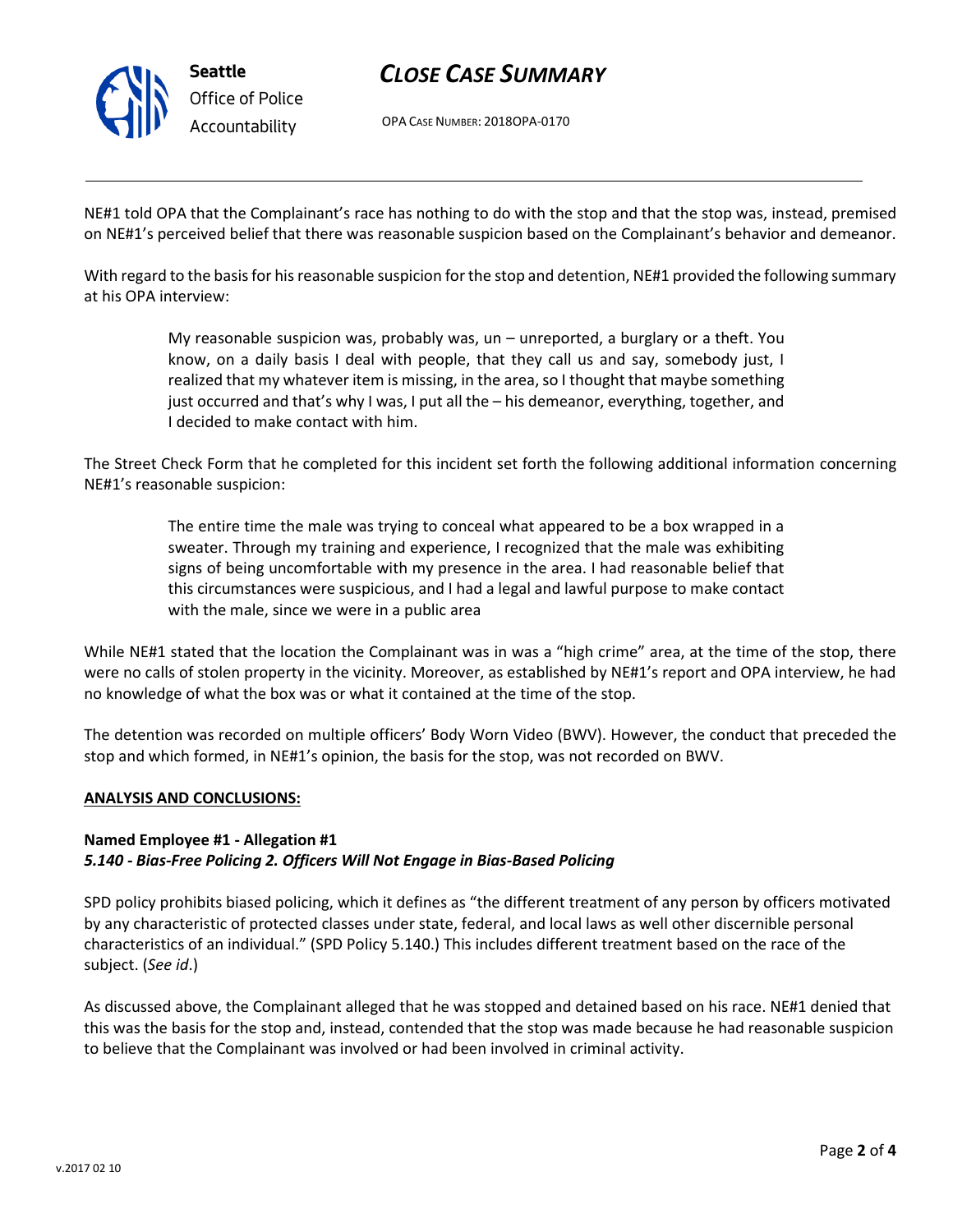

# *CLOSE CASE SUMMARY*

OPA CASE NUMBER: 2018OPA-0170

While I have concerns with the lawful basis for the stop in this case, my concerns surround the fact that I do not think that there was sufficient reasonable suspicion. I do not believe that the stop was premised on bias and I see no evidence in record proving that biased policing occurred in this case.

As such, and applying a preponderance of the evidence standard, I recommend that this allegation be Not Sustained – Unfounded.

Recommended Finding: **Not Sustained (Unfounded)**

### **Named Employee #1 - Allegation #2** *6.220 - Voluntary Contacts, Terry Stops & Detentions 1. Terry Stops are Seizures and Must Be Based on Reasonable Suspicion in Order to be Lawful*

SPD Policy 6.220-POL-1 governs Terry stops and stands for the proposition that Terry stops are seizures of an individual and, as such, must be based on reasonable suspicion in order to be lawful. SPD Policy defines a Terry stop as: "A brief, minimally invasive seizure of a suspect based upon articulable reasonable suspicion in order to investigate possible criminal activity." (SPD Policy 6.220-POL-2(b).) SPD Policy further defines reasonable suspicion as: "Specific, objective, articulable facts, which, taken together with rational inferences, would create a wellfounded suspicion that there is a substantial possibility that a subject has engaged, is engaging or is about to engage in criminal conduct." (*Id*.) Whether a Terry stop is reasonable is determined by looking at "the totality of the circumstances, the officer's training and experience, and what the officer knew before the stop." (*Id*.) While "[i]nformation learned during the stop can lead to additional reasonable suspicion or probable cause that a crime has occurred, it "cannot provide the justification for the original stop." (*Id*.)

The facts underlying NE#1's reasonable suspicion can be summarized as follows: the Complainant was carrying a box wrapped in a sweater; he appeared furtive; he seemed nervous when he saw NE#1; and the Complainant was in a high crime area.

None of these behaviors serve to establish reasonable suspicion. With regard to furtive conduct, the Washington State Supreme Court recently instructed that "[r]eliance on 'furtive movements' as the basis for a Terry stop can be problematic." *State v. Weyand*, 188 Wn.2d 804, 399 P.2d 530 (2017). Similarly, nervousness in the presence of the police is insufficient to establish reasonable suspicion. *See State v. Walker*, 66 Wn. App. 622, 629, 834 P.2d 41 (1992) (finding that an officer investigating a report of suspicious behavior in a neighborhood inappropriately stopped a man who appeared startled when he saw the officer and turned onto another street to avoid him); *see also State v. Henry*, 80 Wn. App. 544, 552, 910 P.2d 1290 (1995) (nervousness is not sufficient for a Terry stop). Moreover, with regard to NE#1's knowledge of the crime rates in that area, the mere fact that a suspect is in a high-crime area does not provide justification for a Terry stop. *See Brown v. Texas*, 443 U.S. 47, 52 (1979); *see also State v. Seitz*, 86 Wn. App. 865, 867-70, 941 P.2d 5 (1997). Lastly, that the Complainant was carrying a box under a sweater is not evidence of any crime. Notably, there was no report of any stolen property or any stolen object that was a similar shape as the box carried by the Complainant. NE#1 admitted this when he stated that his reasonable suspicion was for an "unreported" burglary or theft. The box carried by the Complainant could literally have had anything in it. There was no evidence to suggest that it was stolen or associated in any way with a crime. Indeed, the Complainant was ultimately permitted to leave the scene with the box.